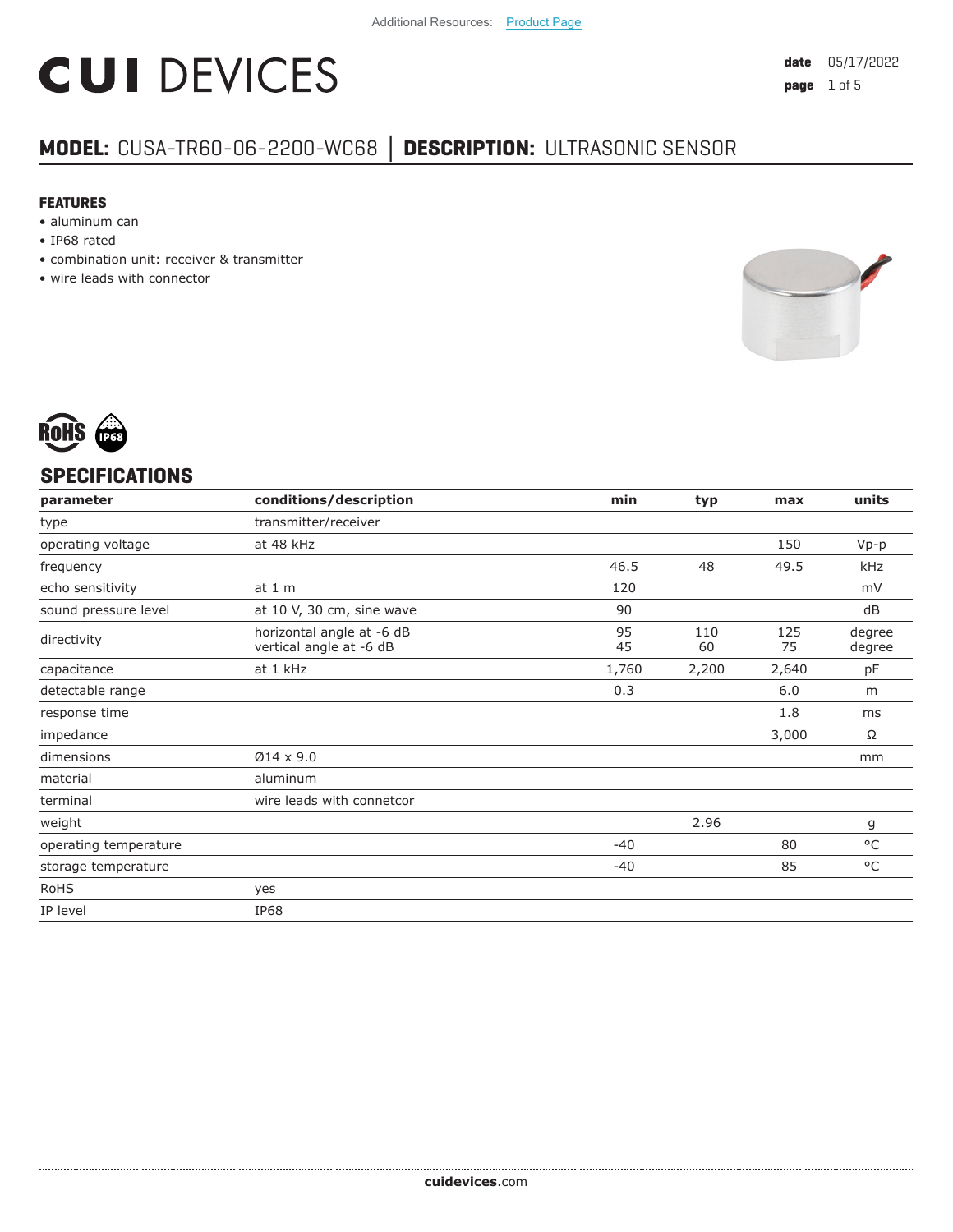#### **MECHANICAL DRAWING**

units: mm

wire: UL1571 30 AWG connector: JAM P/N JB20-02HG

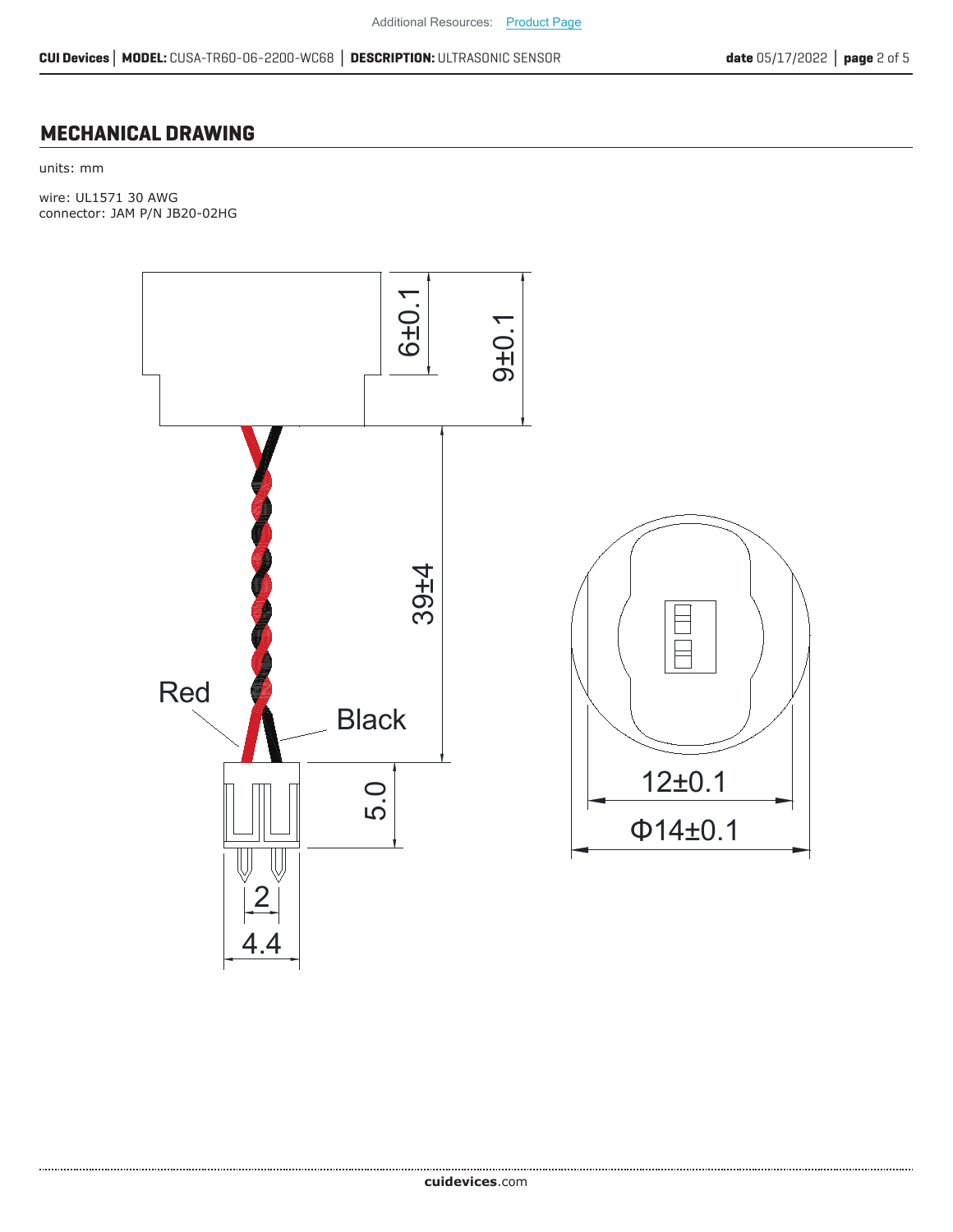#### **BEAM PATTERNS**

.....................

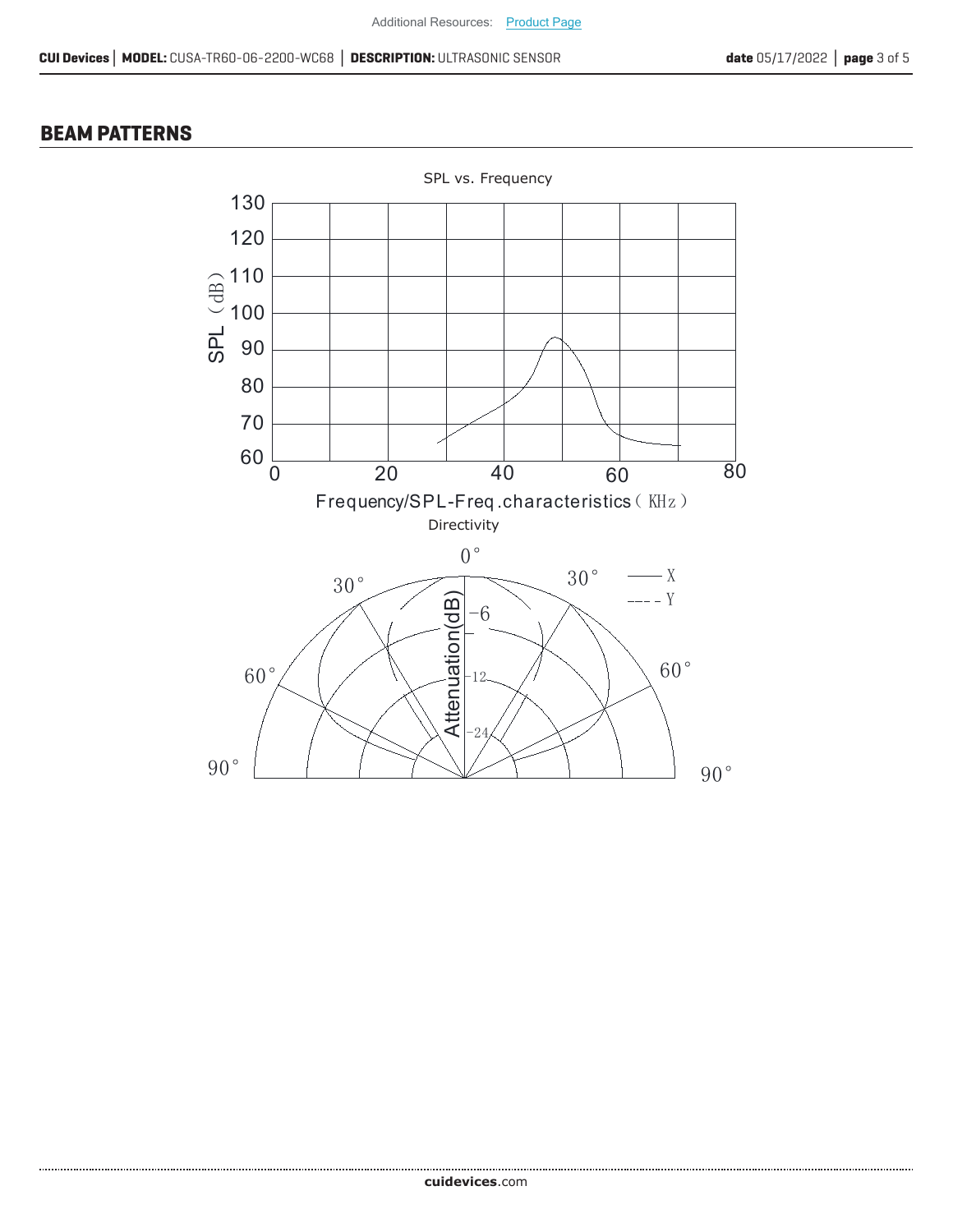#### **PACKAGING**

units: mm

Tray Size: 235 x 135 x 30 mm Tray QTY: 50 pcs per tray Carton Size: 280 x 285 x 240 mm Carton QTY: 1,000 pcs per carton